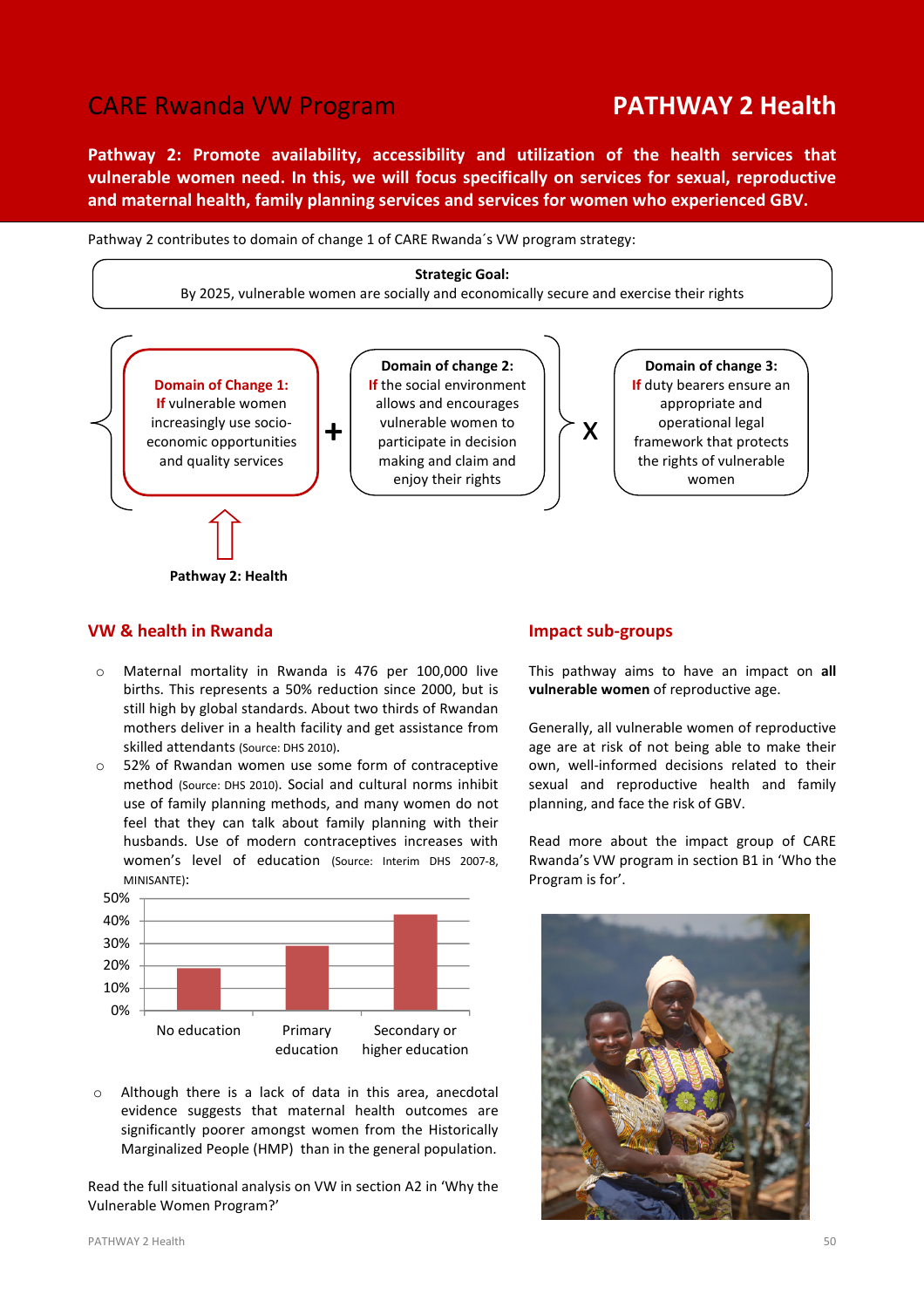## Strategic partners

CARE Rwanda is committed to work in partnership. In this pathway, our strategic partners are:

- o The Ministry of Health, being the main responsible ministry for policies related to this pathway.
- o The National Women's Council (CNF), whose involvement is key to reach adolescents regarding SRH.
- o UNFPA, who is an important partner when it comes to advocacy in relation to the health sector. They can also play a possible role in the scale-up of tested models by adding funds to ongoing initiatives.
- o Local authorities in charge of health (such as directors of hospitals and health centers), who are responsible for health services at the decentralized level.
- o Rwandan Parliamentarians' Network on Population and Development (RPRPD), who are very active in the domains of SRH and FP and are potentially strong advocates for these issues among high-level decision makers.

Apart from the strategic partners, many implementing partners contribute to this pathway. Please refer to our website for the descriptions of the projects under this pathway and get to know our implementing partners.

# Policy context

CARE Rwanda's work on this pathway is informed by the Government of Rwanda's policy context. Of specific importance to this pathway are:

- o The National Community Health Policy (MINISANTE, 2008) envisions the provision of holistic community health care services for all. The policy embraces the values of equity in services distribution and solidarity with the disadvantaged as they seek health care.
- o The Health Sector Strategic Plan III (MINISANTE, 2009) operationalizes the EDPRS in the health sector. Of special interest is its sub-strategy on child and maternal health.
- o The National Strategic Plan on HIV/Aids (MINISANTE, 2009) aims to make HIV prevention, treatment, care and support accessible for all Rwandans.
- o The Adolescent Sexual Reproductive Health and Rights Policy (MINISANTE, 2012) includes four priorities, i.e. improving knowledge, skills and attitudes on ASRH&R, improve access to relevant products and services, increase community and political support for ASRH&R, and increase coordination and collaboration amongst key stakeholders who are active in the domain.
- o The National Policy Against Gender-Based Violence (MIGEPROF, 2011) shows how the GoR is engaged in prevention, response and evidence building of GBV.
- o The Health Insurance Policy (MINISANTE, 2010) allows all Rwandans in to be included in a community based health insurance scheme.
- The National Family Planning Policy (MINSANTE, 2006) aims at households not having more children than they can support, and at increased mother and child health.

Besides the above mentioned policies, a number of laws, policies and strategies are relevant to the OVC program as a whole. These are described in section A3 in 'Why the Vulnerable Women Program?'.

# Our approach

In order to achieve change in the educational situation of VW, CARE Rwanda and its partners use a combination of well-tested models and innovative approaches, including the following:

### Awareness raising on health topics

CARE Rwanda and its partners use different channels to raise awareness amongst vulnerable women on their rights in

regard to sexual and reproductive health (SRH) and family planning (FP), as well as how to access the services they need. These channels include among others:

- o Training of peer educators (often VSL members who share their knowledge with the other members of their VSL group);
- o Training of community health workers, family planning service providers and religious leaders;
- o Training of theatre groups that play sketches containing health messages;
- o Media campaigns, for example around International Women's Day;

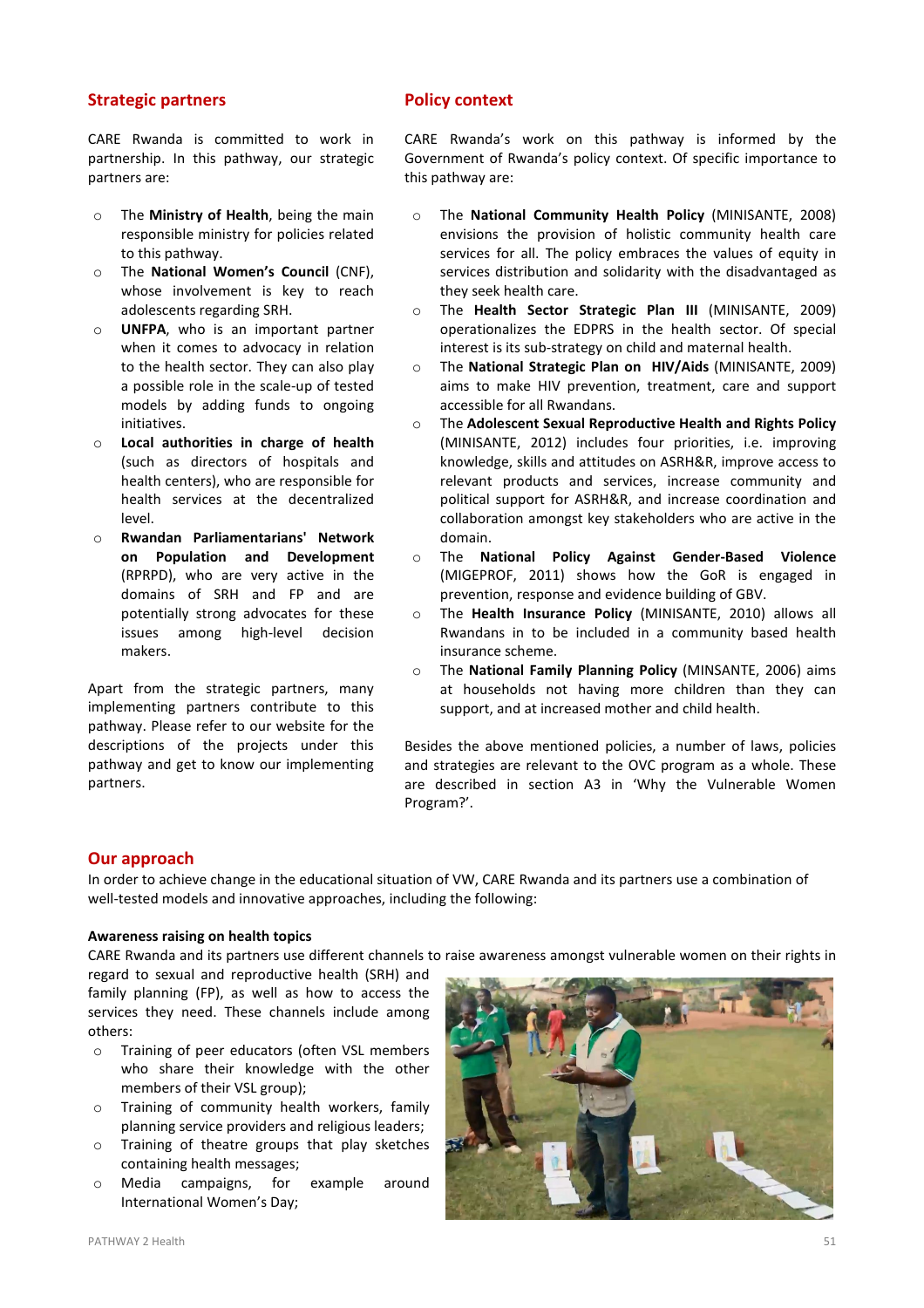$\circ$  Health messages during sport events or other occasions where many people come together.

This area of intervention is one to be scaled up with local partners.

#### Challenge social and gender norms

Certain health challenges, mainly those related to SRH and FP, are related to social and gender norms in society. CARE Rwanda's interventions address these through CARE's Social Analysis and Action toolkit, engagement of men, engagement of religious leaders, couple dialogue, etc. Apart from addressing norms, these activities include capacity building on relevant topics, such as the link between GBV and HIV/Aids. For more information on these approaches and models, please refer to pathways 5, 6 and 8 that specifically deal with women´s rights, engagement of men and GBV respectively.

#### Community Scorecard

The Community Scorecard (CSC) is an approach that facilitates dialogue between citizens and service providers. It allows citizens to monitor and give feedback on the quality of a certain service provided. Through the process, they are enabled to advocate with the service providers and local authorities to solve certain problems or prioritize specific areas of service delivery. At the same time, service providers have the opportunity to explain their decisions and challenges, and engage citizens in service provision. The CSC aims to improve citizen participation in decision making, transparency and accountability, while at the same time improving the quality of the service delivered to the citizens.

Within the context of this pathway, the CSC is used specifically to involve citizens, with a focus on vulnerable women, in dialogue around the quality of health services. The CSC has successfully been tested within the PPIMA project, but some further innovation is needed in order to make the process less time-consuming and as such more user-friendly before it is ready for scale-up. Where local authorities are positive towards the approach, advocacy activities aim at the inclusion of the CSC in their performance contracts. Read more about the CSC in section C2 in 'What the Program does'.

#### Advocacy

CARE's and partners' experiences in the field provide evidence around vulnerable women's health situation and their access to health services. This evidence is used as a basis for advocacy for appropriate, gender-sensitive laws and policies and their effective implementation. For more information on CARE Rwanda's advocacy approach, please refer to pathways 9 and 10 as well as section C5.

### Community-based GBV prevention and response

In order to strengthen communities to prevent and respond to GBV, CARE Rwanda and its partners work with different structures including case managers, GBV activists and peer educators. Among their tasks are to advocate for appropriate services for women who experienced GBV as well as to provide assistance to women accessing these services. For more information, please refer to pathway 8, which complements this pathway by looking at GBV in a holistic way, including also non-health related issues.

#### Direct support to health centers and family planning posts

Although direct support to health centers and FP posts is not CARE Rwanda's first choice of intervention when it comes to health, it is sometimes seen as necessary. When demand for health services is increasing as a result of awareness raising, there is a need to ensure that local health services are in a position to actually deliver these services. Direct support is always given in close cooperation with the relevant government institutions, who at all times keep the ownership and responsibility of the quality of the health service. Direct support can for example include the reconstruction of physical structures or the training of GBV focal persons at health centers.

#### Health in emergency settings

CARE Rwanda commits to be prepared to respond to emergency situations if they appear. Women suffer disproportionally in emergencies. Our action in emergencies have a strong focus on SRH, FP and GBV prevention and response. Our response to an emergency situations are guided by our Emergency Preparedness Plan.